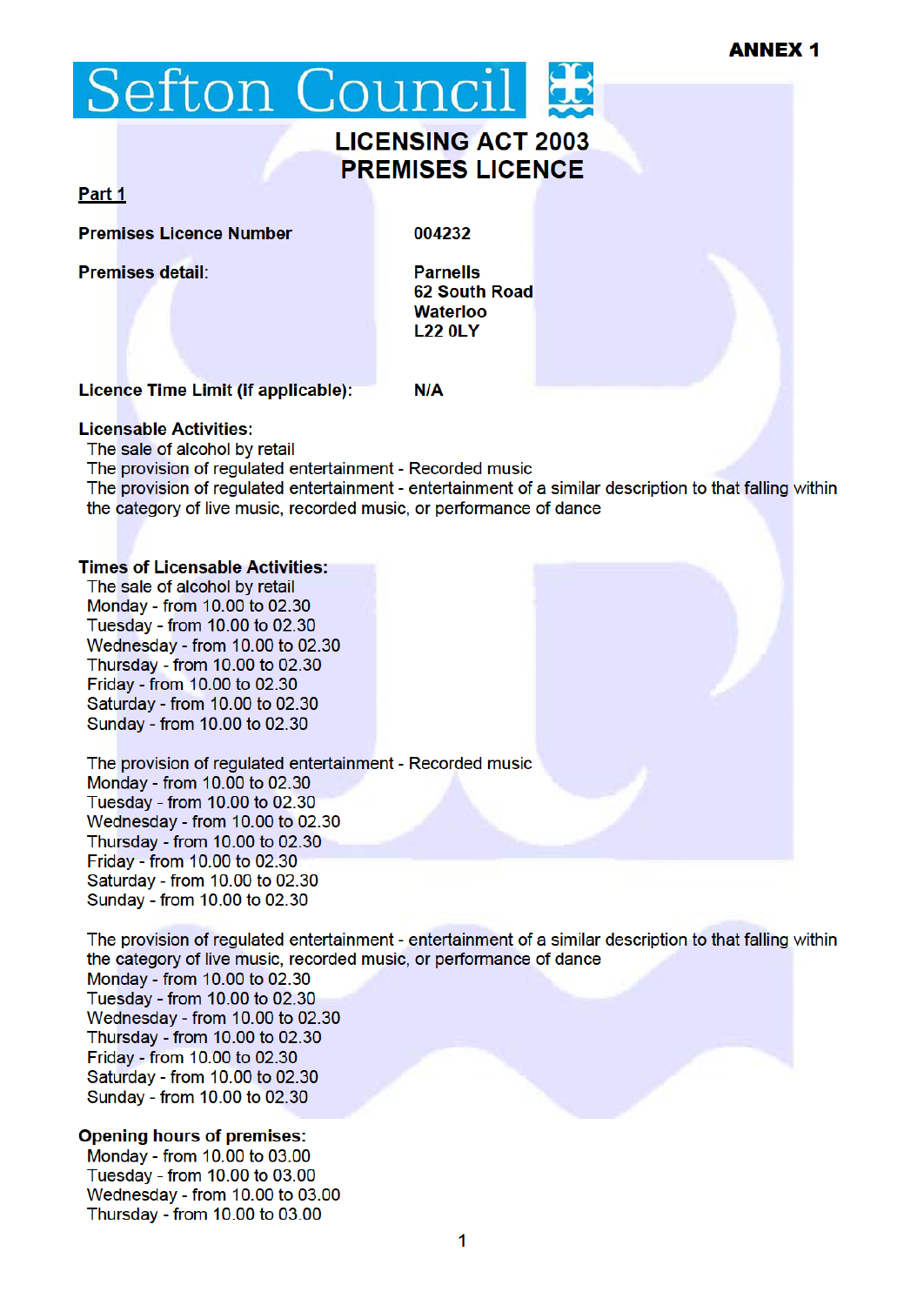Friday - from 10.00 to 03.00 Saturday - from 10.00 to 03.00 Sunday - from 10.00 to 03.00

**Sales of Alcohol authorised:** (if applicable)

Part 2

**PREMISES LICENCE HOLDER** 

Name:

(Registered) Address:

**On/Off Premises** 

**Mr Michael Palombella** 

**62 South Road Waterloo L22 0LY** 

**Telephone number:** 

Email: (if applicable)

**Company/Charity Reg. Number:** (if applicable)

#### **DESIGNATED PREMISES SUPERVISOR**

Name:

**Address:** 

**Telephone number:** 

**Issuing Licensing Authority:** 

**Personal Licence Number:** 

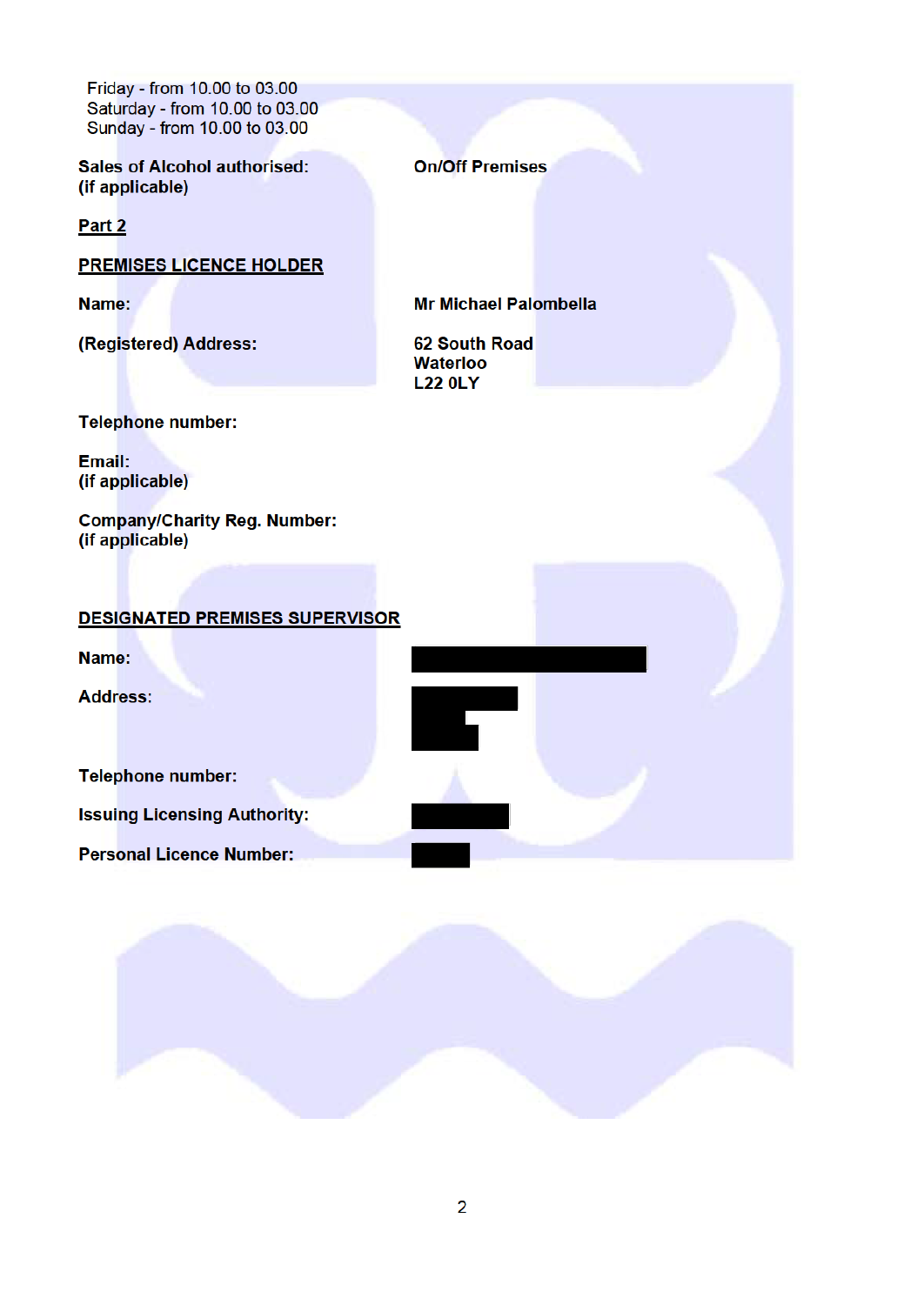#### **Annex 1 – Mandatory Conditions**

1.No supply of alcohol may be made under the Premises Licence:-

a)At a time when there is no Designated Premises Supervisor in respect of the premises licence,or b)At a time when the Designated Premises Supervisor does not hold a personal licence or his personal licence is suspended.

2.Every supply of alcohol under the premises licence must be made or authorised by a person who holds a personal licence.

The Licence Holder shall only employ Door Supervisors and Security Attendants registered with the Security Industry Authority (SIA) and must ensure that all Door Supervisors and Security Attendants at all times when on duty wear an identity badge, conspicuously displayed and in a form and manner prescribed by the SIA.

(1) The responsible person must ensure that staff on relevant premises do not carry out, arrange or participate in any irresponsible promotions in relation to the premises.

(2) In this paragraph, an irresponsible promotion means any one or more of the following activities, or substantially similar activities, carried on for the purpose of encouraging the sale or supply of alcohol for consumption on the premises-

(a) games or other activities which require or encourage, or are designed to require or encourage, individuals to-

(i) drink a quantity of alcohol within a time limit (other than to drink alcohol sold or supplied on the premises before the cessation of the period in which the responsible person is authorised to sell or supply alcohol), or

(ii) drink as much alcohol as possible (whether within a time limit or otherwise);

(b) provision of unlimited or unspecified quantities of alcohol free or for a fixed or discounted fee to the public or to a group defined by a particular characteristic in a manner which carries a significant risk of undermining a licensing objective;

(c) provision of free or discounted alcohol or any other thing as a prize to encourage or reward the purchase and consumption of alcohol over a period of 24 hours or less in a manner which carries a significant risk of undermining a licensing objective;

(d) selling or supplying alcohol in association with promotional posters or flyers on, or in the vicinity of, the premises which can reasonably be considered to condone, encourage or glamorise antisocial behaviour or to refer to the effects of drunkenness in any favourable manner;

(e) dispensing alcohol directly by one person into the mouth of another (other than where that other person is unable to drink without assistance by reason of disability).

The responsible person must ensure that free potable water is provided on request to customers where it is reasonably available.

(1) The premises licence holder or club premises certificate holder must ensure that an age verification policy is adopted in respect of the premises in relation to the sale or supply of alcohol.

(2) The designated premises supervisor in relation to the premises licence must ensure that the supply of alcohol at the premises is carried on in accordance with the age verification policy.

(3) The policy must require individuals who appear to the responsible person to be under 18 years of age (or such older age as may be specified in the policy) to produce on request, before being served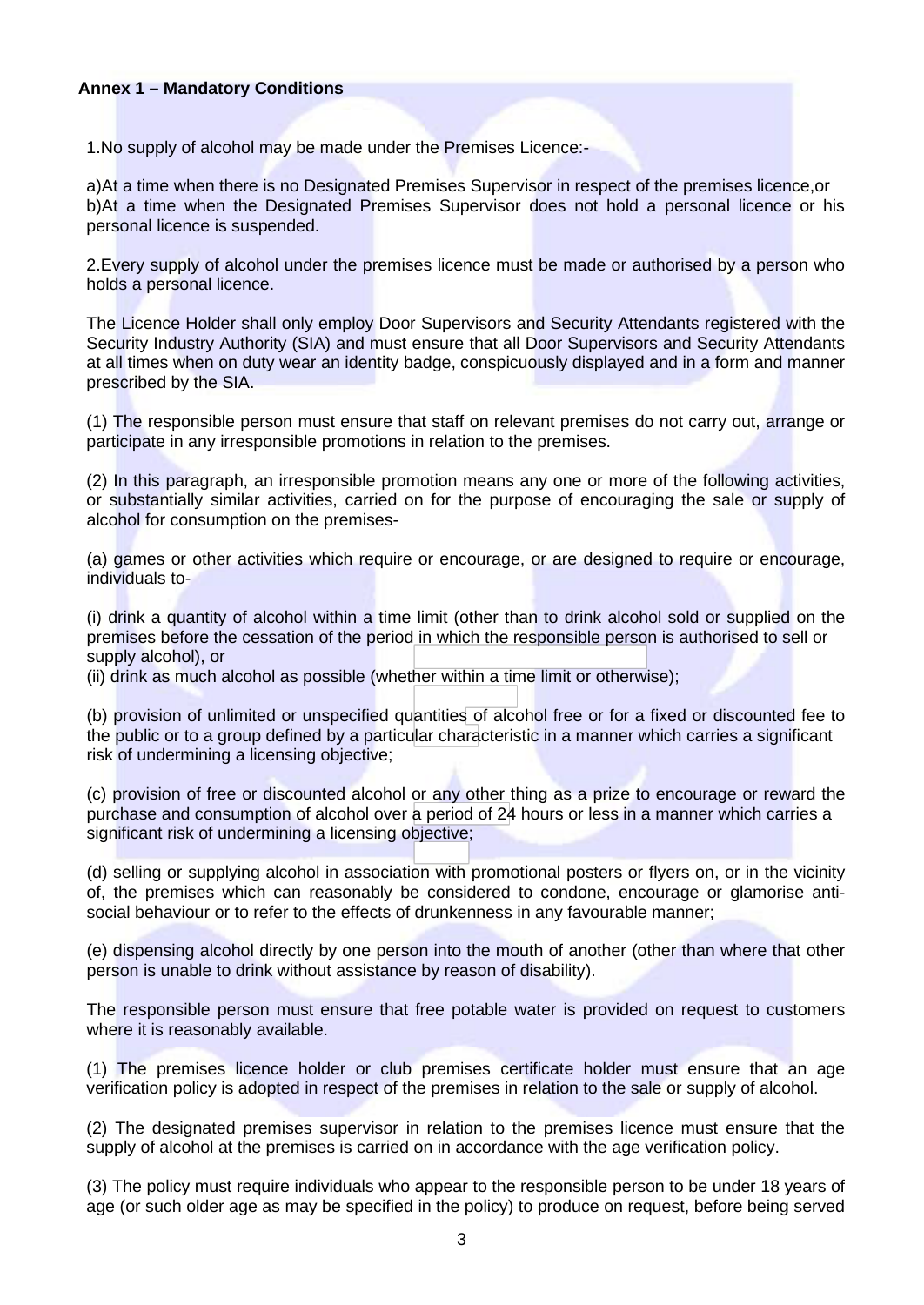alcohol, identification bearing their photograph, date of birth and either-

(a) a holographic mark, or

(b) an ultraviolet feature.

The responsible person must ensure that-

(a) where any of the following alcoholic drinks is sold or supplied for consumption on the premises (other than alcoholic drinks sold or supplied having been made up in advance ready for sale or supply in a securely closed container) it is available to customers in the following measures-

- (i) beer or cider: 1/2 pint;
- (ii) gin, rum, vodka or whisky: 25 ml or 35 ml; and

(iii) still wine in a glass: 125 ml;

(b) these measures are displayed in a menu, price list or other printed material which is available to customers on the premises; and

(c) where a customer does not in relation to a sale of alcohol specify the quantity of alcohol to be sold, the customer is made aware that these measures are available.

1. A relevant person shall ensure that no alcohol is sold or supplied for consumption on or off the premises for a price which is less than the permitted price.

2. For the purposes of the condition set out in paragraph 1 -

(a) "duty" is to be construed in accordance with the Alcoholic Liquor Duties Act 1979;

(b) "permitted price" is the price found by applying the formula  $P = D + (D \times V)$ , where -

(i) P is the permitted price,

(ii) D is the rate of duty chargeable in relation to the alcohol as if the duty were charged on the date of the sale or supply of the alcohol, and

(iii) V is the rate of value added tax chargeable in relation to the alcohol as if the value added tax were charged on the date of the sale or supply of the alcohol;

(c) "relevant person" means, in relation to premises in respect of which there is in force a premises licence -

(i) the holder of the premises licence,

(ii) the designated premises supervisor (if any) in respect of such a licence, or

(iii) the personal licence holder who makes or authorises a supply of alcohol under such a licence;

(d) "relevant person" means, in relation to premises in respect of which there is in force a club premises certificate, any member or officer of the club present on the premises in a capacity which enables the member or officer to prevent the supply in question; and

(e) "value added tax" means value added tax charged in accordance with the Value Added Tax Act 1994.

3. Where the permitted price given by Paragraph (b) of paragraph 2 would (apart from this paragraph) not be a whole number of pennies, the price given by that sub-paragraph shall be taken to be the price actually given by that sub-paragraph rounded up to the nearest penny.

4. 1) Sub-paragraph (2) applies where the permitted price given by Paragraph (b) of paragraph 2 on a day ("the first day") would be different from the permitted price on the next day ("the second day")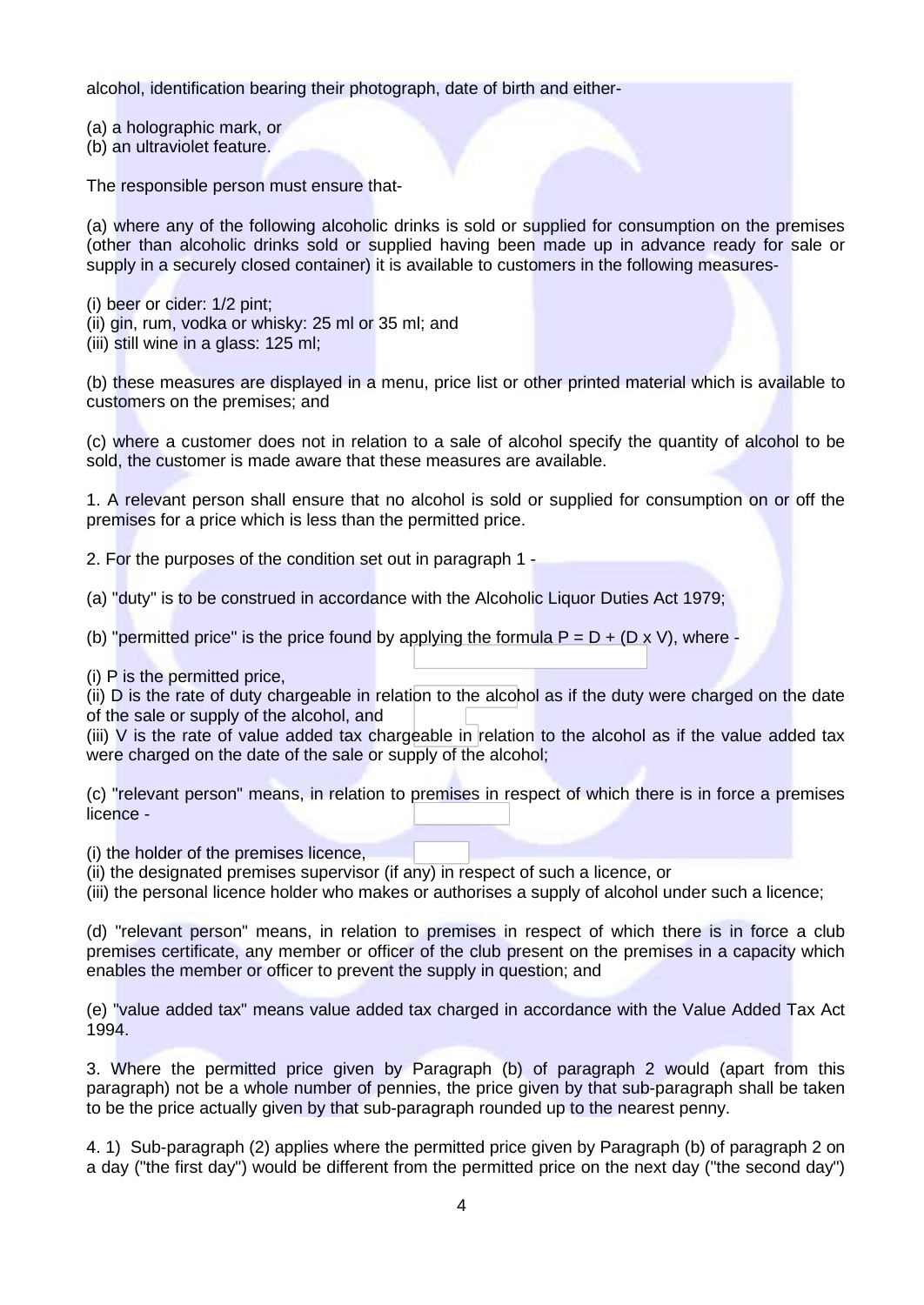as a result of a change to the rate of duty or value added tax.

(2) The permitted price which would apply on the first day applies to sales or supplies of alcohol which take place before the expiry of the period of 14 days beginning on the second day.



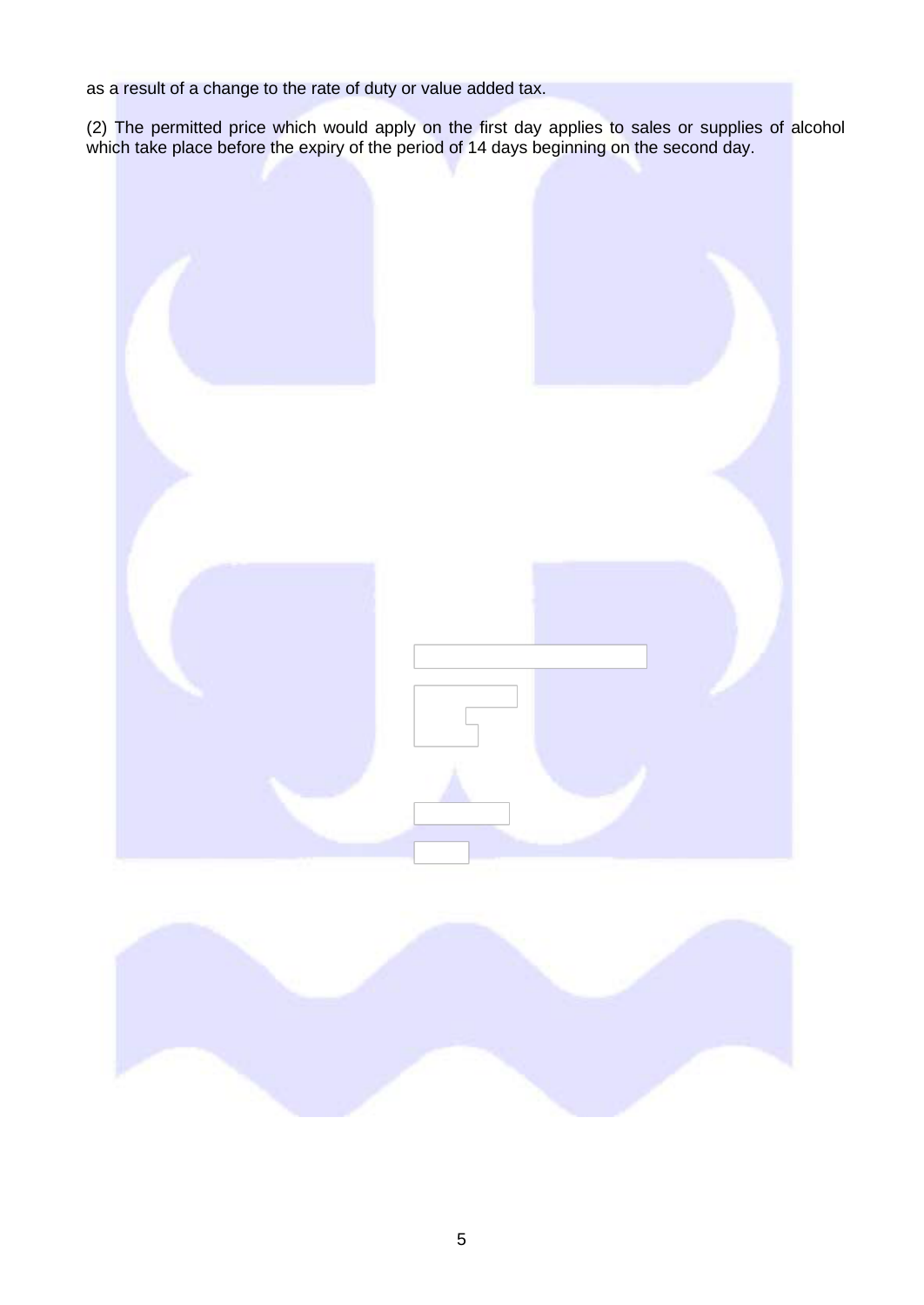#### **Annex 2 – Conditions consistent with the Operating Schedule**

Authorised sale of:

Intoxicating liquor of all descriptions;

Alcohol shall not be sold or supplied except during permitted hours.

The above restrictions do not prohibit:

(a)during the first twenty minutes after the above hours the consumption of the alcohol on the premises;

(b)during the first twenty minutes after the above hours, the taking of the alcohol from the premises unless the alcohol is supplied or taken in an open vessel;

(c)during the first thirty minutes after the above hours the consumption of the alcohol on the premises by persons taking meals there if the alcohol was supplied for consumption as ancillary to the meals;

(d)consumption of the alcohol on the premises or the taking of sale or supply of alcohol to any person residing in the licensed premises;

(e)the ordering of alcohol to be consumed off the premises, or the despatch by the vendor of the alcohol so ordered;

(f)the sale of alcohol to a trader or club for the purposes of the trade or club;

(g)the sale or supply of alcohol to any canteen or mess, being a canteen in which the sale or supply of alcohol is carried out under the authority of the Secretary of State or an authorised mess of members of Her Majesty's naval, military or air forces;

(h)the taking of alcohol from the premises by a person residing there; or

(i)the supply of alcohol for consumption on the premises to any private friends of a person residing there who are bona fide entertained by him at his own expense, or the consumption of alcohol by persons so supplied; or

(j)the supply of alcohol for consumption on the premises to persons employed there for the purposes of the business carried on by the holder of the licence, or the consumption of liquor so supplied, if the liquor is supplied at the expense of their employer or of the person carrying on or in charge of the business on the premises.

The Licence Holder may also provide and permit the consumption of late night refreshment for a period of 30 minutes after the permitted hours set out.

The playing of recorded music is permitted 24 hours a day.

Alcohol shall not be sold or supplied unless it is paid for before or at the time when it is sold or supplied, except alcohol sold or supplied:

(a)with and for consumption at a meal supplied at the same time, consumed with the meal and paid for together with the meal:

(b)for consumption by a person residing in the premises or his guest and paid for together with his accommodation;

(c)to a canteen or mess.

CCTV cameras shall be operational, both external and internal.

CCTV shall be provided in the form of a recordable system, capable of providing pictures of evidential quality in all lighting conditions particularly facial recognition.

Cameras shall encompass all ingress and egress to the premises and all areas where the sale/ supply of alcohol occurs.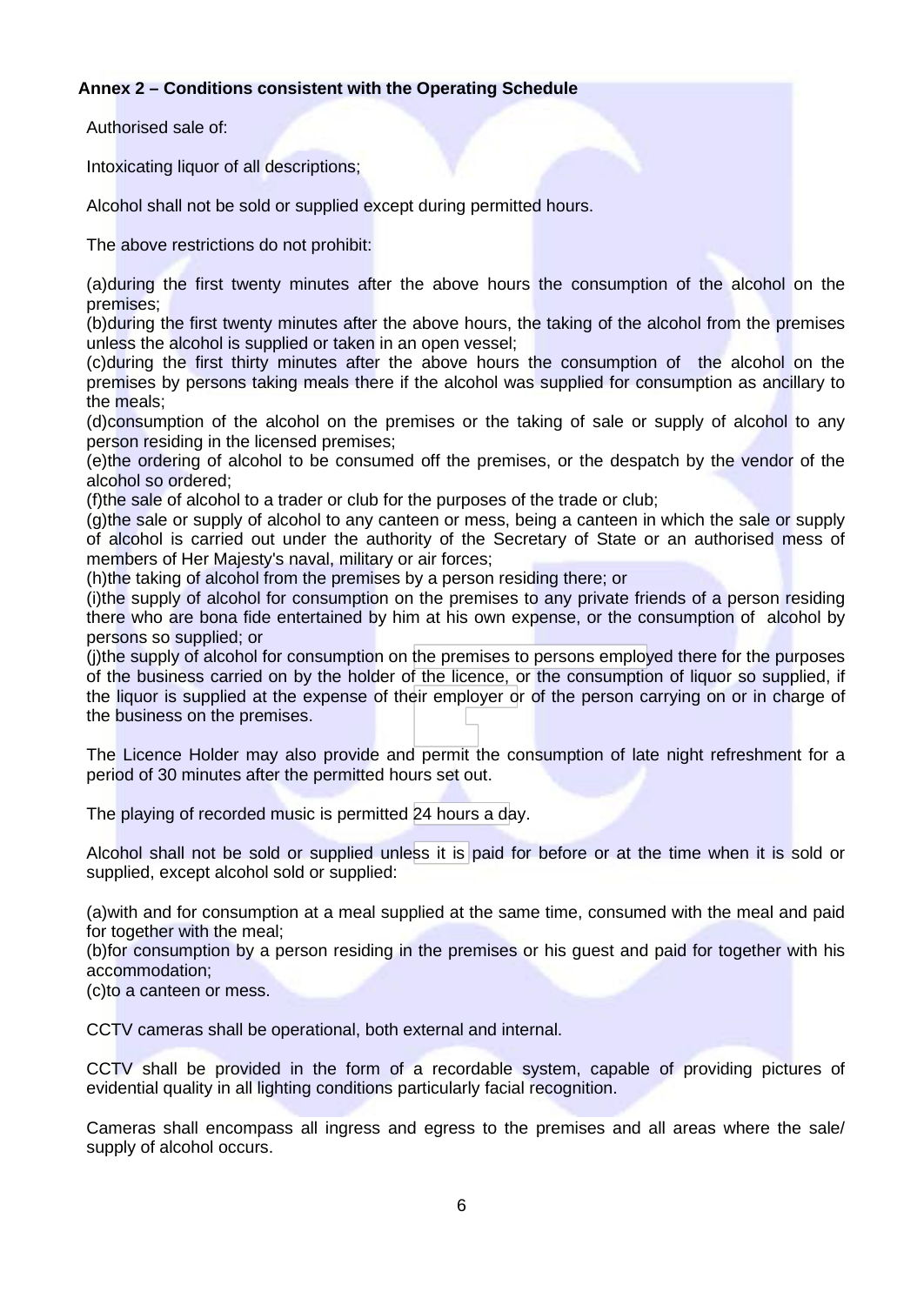Equipment shall be maintained in good working order and recordings kept in date order, numbered consequentially and kept for a period of 31 days and handed to Police on request.

The Recording equipment and tapes shall be kept in a secure environment under the control of the Licensee or other responsible named individual.

Appropriate signage shall be provided, representative of the above, in conspicuous positions.

Two SIA Registered Front Line Door Supervisors will be employed at the premises from 21.00 hours on Friday and Saturday and at any other time from midnight when Licensable Activities occur beyond midnight. They shall be employed until termination of Licensable Activities and the premises are empty of patrons.

Staff shall not serve anyone who appears to be under the influence of alcohol.

There shall be strict code on age and personal identity (passport approval) for anyone appearing to be under the age of 20.

A direct line to taxi companies shall be provided.

Children shall not be allowed in the premises from 7pm week nights and 5pm Friday and Saturday.